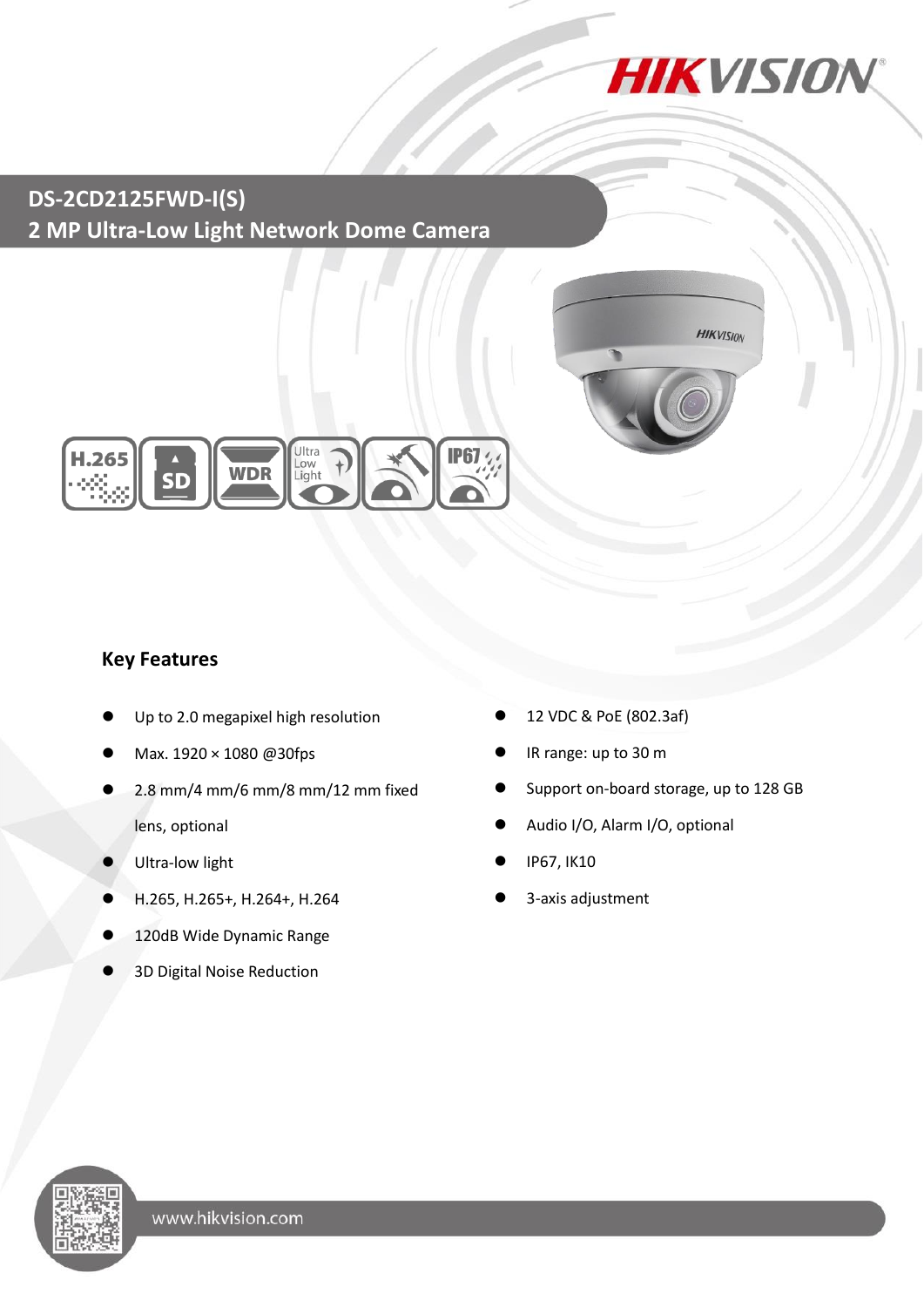

## **Specification**

Y

| Camera                             |                                                                                                                                                                                                       |  |
|------------------------------------|-------------------------------------------------------------------------------------------------------------------------------------------------------------------------------------------------------|--|
| Image Sensor                       | 1/2.8" Progressive Scan CMOS                                                                                                                                                                          |  |
| Min. Illumination                  | Color: 0.005 lux @(F1.2, AGC ON), 0 lux with IR                                                                                                                                                       |  |
| Shutter Speed                      | $1/3$ s to $1/100,000$ s                                                                                                                                                                              |  |
| Slow Shutter                       | Support                                                                                                                                                                                               |  |
| Lens                               | 2.8 mm, horizontal field of view: 108°<br>4 mm, horizontal field of view: 86.4°<br>6 mm, horizontal field of view: 52°<br>8 mm, horizontal field of view: 40°<br>12 mm, horizontal field of view: 25° |  |
| Lens Mount                         | M12                                                                                                                                                                                                   |  |
| Iris                               | F1.6                                                                                                                                                                                                  |  |
| Day & Night                        | IR cut filter                                                                                                                                                                                         |  |
| <b>DNR</b>                         | 3D DNR                                                                                                                                                                                                |  |
| Wide Dynamic Range                 | 120dB                                                                                                                                                                                                 |  |
| 3-Axis Adjustment                  | Pan: 0° to 355°, tilt: 0° to 75°, rotate: 0° to 355°                                                                                                                                                  |  |
| <b>Compression Standard</b>        |                                                                                                                                                                                                       |  |
| Video Compression                  | Main stream: H.265/H.264<br>Sub stream: H.265/H.264/MJPEG<br>Third stream: H.265/H.264                                                                                                                |  |
| H.264 Type                         | Main Profile/High Profile                                                                                                                                                                             |  |
| $H.264+$                           | Support                                                                                                                                                                                               |  |
| H.265 Type                         | <b>Main Profile</b>                                                                                                                                                                                   |  |
| $H.265+$                           | Support                                                                                                                                                                                               |  |
| Video Bit Rate                     | 32 Kbps to 16 Mbps                                                                                                                                                                                    |  |
| Audio Compression (-S)             | G.711/G.722.1/G.726/MP2L2                                                                                                                                                                             |  |
| Audio Bit Rate (-S)                | 64Kbps(G.711)/16Kbps(G.722.1)/16Kbps(G.726)/32-128Kbps(MP2L2)                                                                                                                                         |  |
| <b>Image</b>                       |                                                                                                                                                                                                       |  |
| Max. Resolution                    | $1920 \times 1080$                                                                                                                                                                                    |  |
| <b>Main Stream</b>                 | 50Hz: 25fps (1920 × 1080, 1280 × 960, 1280×720)<br>60Hz: 30fps (1920 × 1080, 1280 × 960, 1280×720)                                                                                                    |  |
| Sub Stream                         | 50Hz: 25fps (640 × 360, 352 × 288)<br>60Hz: 30fps (640 $\times$ 360, 352 $\times$ 240)                                                                                                                |  |
| <b>Third Stream</b>                | 50Hz: 25fps (1920 × 1080, 1280×720, 640 × 360, 352 × 288)<br>60Hz: 30fps (1920 × 1080, 1280×720, 640 × 360, 352 × 240)                                                                                |  |
| Image Enhancement                  | BLC/3D DNR                                                                                                                                                                                            |  |
| <b>Image Settings</b>              | Support rotate mode. Brightness, contrast, saturation, and sharpness are adjustable via web<br>browser and client software                                                                            |  |
| ROI (Region of Interest)           | Support 1 fixed region for mainstream and sub stream separately                                                                                                                                       |  |
| Day/Night Switch                   | Auto/Scheduled/Alarm Triggered (-S)                                                                                                                                                                   |  |
| Audio (-S)                         |                                                                                                                                                                                                       |  |
| <b>Environment Noise Filtering</b> | Support                                                                                                                                                                                               |  |
| Audio I/O                          | Support, mono soundtrack                                                                                                                                                                              |  |
| Sampling Rate                      | 16 kHz                                                                                                                                                                                                |  |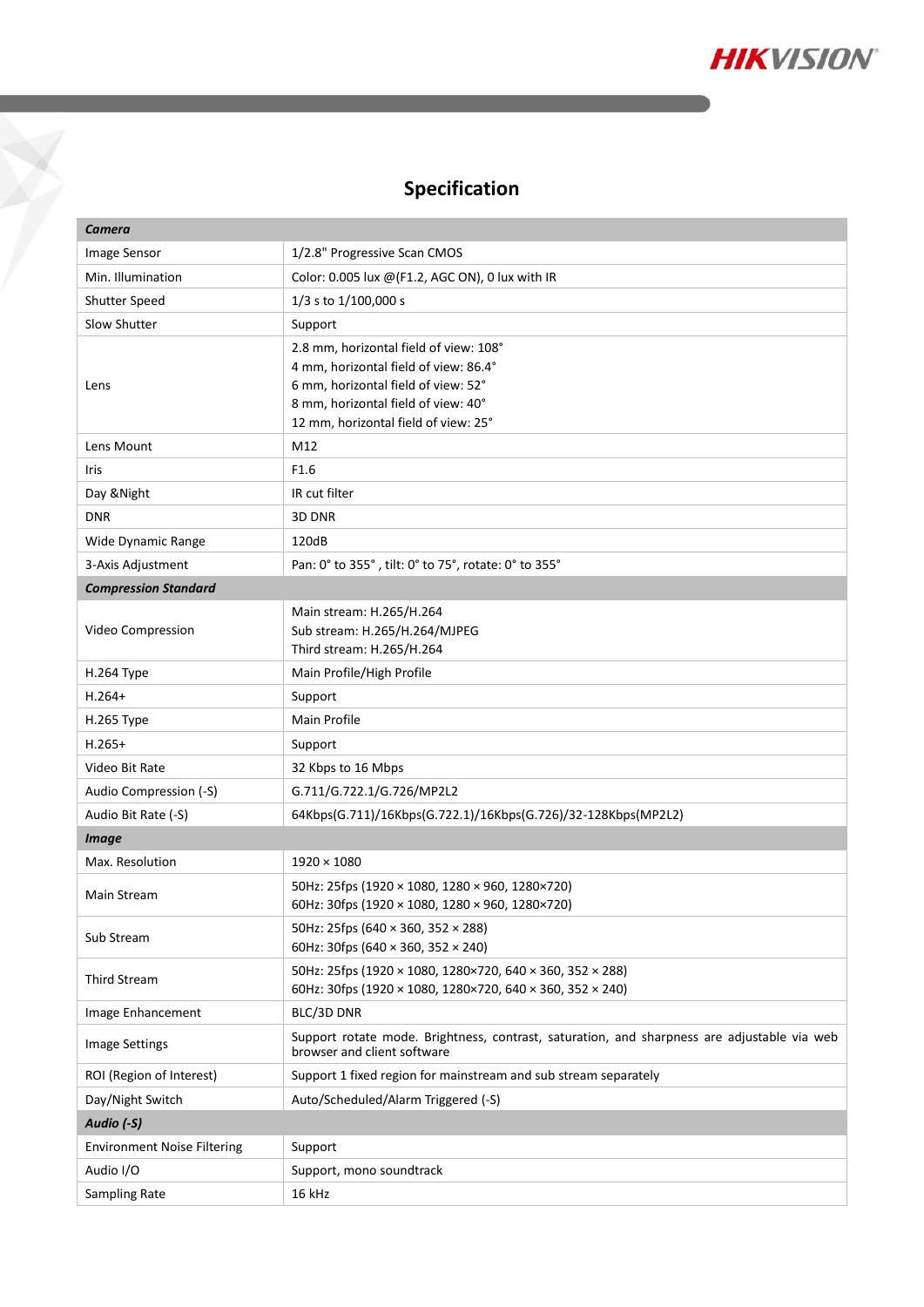

| <b>Network</b>                  |                                                                                                                                 |  |
|---------------------------------|---------------------------------------------------------------------------------------------------------------------------------|--|
| Network Storage                 | Support microSD/SDHC/SDXC card (128G) local storage, NAS (NFS, SMB/CIFS), ANR                                                   |  |
| Alarm Trigger                   | Motion Detection, Tampering Alarm, Network Disconnected, IP Address Conflict, Illegal Login,<br>HDD full, HDD error             |  |
| Protocols                       | TCP/IP, UDP, ICMP, HTTP, HTTPS, FTP, DHCP, DNS, DDNS, RTP, RTSP, RTCP, PPPOE, NTP, UPnP,<br>SMTP, SNMP, IGMP, 802.1X, QoS, IPv6 |  |
| Standard                        | ONVIF (PROFILE S, PROFILE G), PSIA, CGI, ISAPI                                                                                  |  |
| <b>General Function</b>         | One-key Reset, Anti-Flicker, Heartbeat, Mirror, Password Protection, Privacy Mask, Watermark,<br><b>IP Address Filter</b>       |  |
| <b>Interface</b>                |                                                                                                                                 |  |
| <b>Communication Interface</b>  | 1 RJ45 10M/100M self-adaptive Ethernet port                                                                                     |  |
| Audio (-S)                      | 1 audio input (line in), 1 audio output interface                                                                               |  |
| Alarm (-S)                      | 1 alarm input, 1 alarm output                                                                                                   |  |
| On-board Storage                | Built-in microSD/SDHC/SDXC slot, up to 128 GB                                                                                   |  |
| <b>Smart Feature-set</b>        |                                                                                                                                 |  |
| <b>Behavior Analysis</b>        | Line crossing detection, intrusion detection, unattended baggage detection, object removal<br>detection                         |  |
| Line Crossing Detection         | Cross a pre-defined virtual line, up to 1 pre-defined virtual lines supported                                                   |  |
| <b>Intrusion Detection</b>      | Enter and loiter in a pre-defined virtual region, up to 1 pre-defined virtual regions supported                                 |  |
| <b>Object Removal Detection</b> | Objects removed from the pre-defined region, such as the exhibits on display.                                                   |  |
| Unattended Baggage Detection    | Objects left over in the pre-defined region such as the baggage, purse, dangerous materials                                     |  |
| <b>Face Detection</b>           | Human face appears in the image can be detected and trigger linkage method                                                      |  |
| <b>General</b>                  |                                                                                                                                 |  |
| <b>Operating Conditions</b>     | -30 °C to +60 °C (-22 °F to +140 °F), Humidity 95% or less (non-condensing)                                                     |  |
| Power Supply                    | 12 VDC ± 25%, 5W<br>PoE(802.3af, class 3), 6.5W                                                                                 |  |
| IR Range                        | Up to 30 m                                                                                                                      |  |
| <b>Protection Level</b>         | IP67, IK10                                                                                                                      |  |
| <b>Dimensions</b>               | Camera: $\Phi$ 111 × 82.4 mm ( $\Phi$ 4.4" × 3.2")<br>Package: 134 × 134 × 108 mm (5.27" × 5.27" × 4.25")                       |  |
| Weight                          | Camera: 500 g (1.1 lb.)                                                                                                         |  |

### **Available Models**

DS-2CD2125FWD-I, DS-2CD2125FWD-IS

*With –S model: supports 1 audio input, 1 audio output, 1 alarm input, 1 alarm output.*